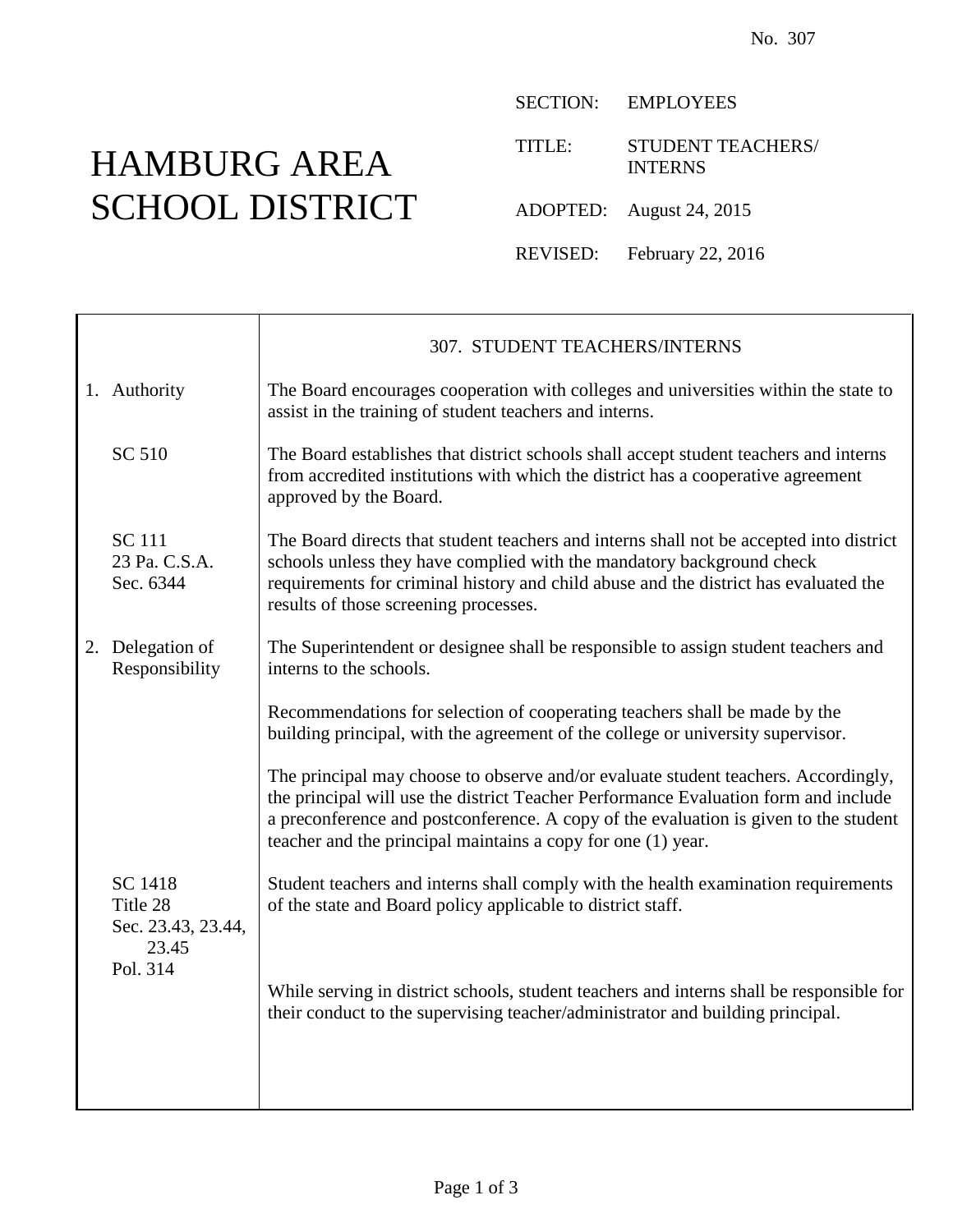|                                               | Student teachers shall not be given the responsibility of substituting for the<br>cooperating teacher. In the absence of the cooperating teacher, a certified substitute<br>shall be employed to assist and supervise the student teacher.                                                                                                                                              |
|-----------------------------------------------|-----------------------------------------------------------------------------------------------------------------------------------------------------------------------------------------------------------------------------------------------------------------------------------------------------------------------------------------------------------------------------------------|
|                                               | <b>Arrest Or Conviction Reporting Requirements</b>                                                                                                                                                                                                                                                                                                                                      |
| <b>SC 111</b>                                 | Prior to being accepted into district schools, student teachers and interns shall report,<br>on the designated form, arrests and convictions as specified on the form. Student<br>teachers and interns shall likewise report arrests and/or convictions that occur<br>subsequent to initially submitting the form.                                                                      |
| <b>SC</b> 111                                 | While serving in district schools, student teachers and interns shall use the<br>designated form to report to the Superintendent or designee, within seventy-two (72)<br>hours of the occurrence, an arrest or conviction required to be reported by law.                                                                                                                               |
| 23 Pa. C.S.A.<br>Sec. 6344.3                  | While serving in district schools, a student teacher or intern shall be required to<br>report to the Superintendent or designee, in writing, within seventy-two (72) hours<br>of notification, that s/he has been listed as a perpetrator in the Statewide database, in<br>accordance with the Child Protective Services Law.                                                           |
| <b>SC</b> 111                                 | A student teacher or intern shall be required to submit a current criminal history<br>background check report if the Superintendent or designee has a reasonable belief<br>that the student teacher or intern was arrested or has been convicted of an offense<br>required to be reported by law, and the student teacher or intern has not notified the<br>Superintendent or designee. |
| <b>SC</b> 111<br>23 Pa. C.S.A.<br>Sec. 6344.3 | Failure to accurately report such arrests and convictions may subject the student<br>teacher or intern to disciplinary action up to and including dismissal from the<br>program and criminal prosecution.                                                                                                                                                                               |
| 3. Guidelines                                 | Observers                                                                                                                                                                                                                                                                                                                                                                               |
| Pol. 907                                      | Student teachers, interns and faculty of other educational institutions shall be offered<br>the opportunity to visit district schools and observe classes. Such observers must be<br>treated as any other visitor and shall be under the direct supervision of the principal<br>or designee.                                                                                            |
|                                               |                                                                                                                                                                                                                                                                                                                                                                                         |